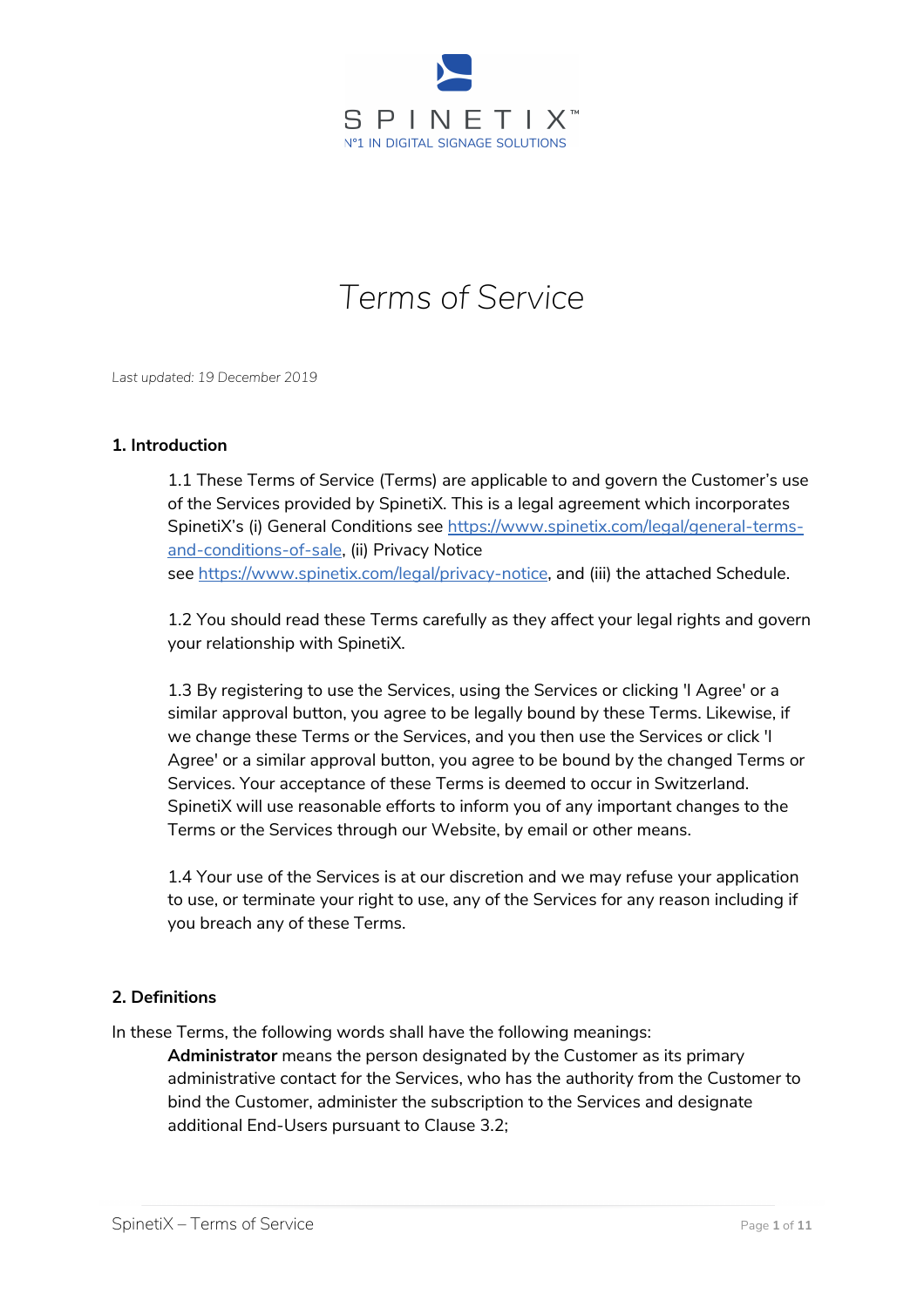**Affiliate** means an entity that, either directly or indirectly, controls, is controlled by, or is under common control with, SpinetiX, and "control" means the ability, directly or indirectly, to direct the affairs of another by means of ownership, contract or otherwise;

**Content** means all video, audio, images, other visual content, information or materials that Customer uploads, or permits an End-User to upload, in relation to the Services;

**Cockpit** is a software as a service accessible at <https://cockpit.spinetix.com/> and developed by SpinetiX for maintenance and operation of Software, SpinetiX Players and 3rd Party Players;

**Customer** means the person who registers to use the Services or uses the Services. Customer is also referred to as you;

**Data** means any data (including Personal Data), Content, SpinetiX Player or 3rd Party Player data, and other information about Customer's business, products, or services that is provided by Customer to SpinetiX;

**DSOS**™ means the operating system created by SpinetiX dedicated to digital signage;

**End-User** means the Administrator, or an individual person permitted to use the Services, pursuant to Clause 3.2;

**General Conditions** means SpinetiX's General Terms and Conditions of Sale, see [https://www.spinetix.com/legal/general-terms-and-conditions-of-sale;](https://www.spinetix.com/legal/general-terms-and-conditions-of-sale)

**Order Confirmation** means a written confirmation issued by SpinetiX in respect of the Customer's order;

**Payment Method** means the payment method you use to pay the Price;

**Personal Data** means personally identifiable Data regarding Customer or its personnel, including name and address, contact information, or other information that identifies a data subject;

**Privacy Notice** means SpinetiX's privacy notice see [https://www.spinetix.com/legal/privacy-notice;](https://www.spinetix.com/legal/privacy-notice)

**Price** means the price of the Service (excluding VAT or other sales taxes);

**Services** means SpinetiX's 'Cloud Services' including SpinetiX ARYA™, Cockpit and SpinetiX's other services provided through the cloud and software as a service,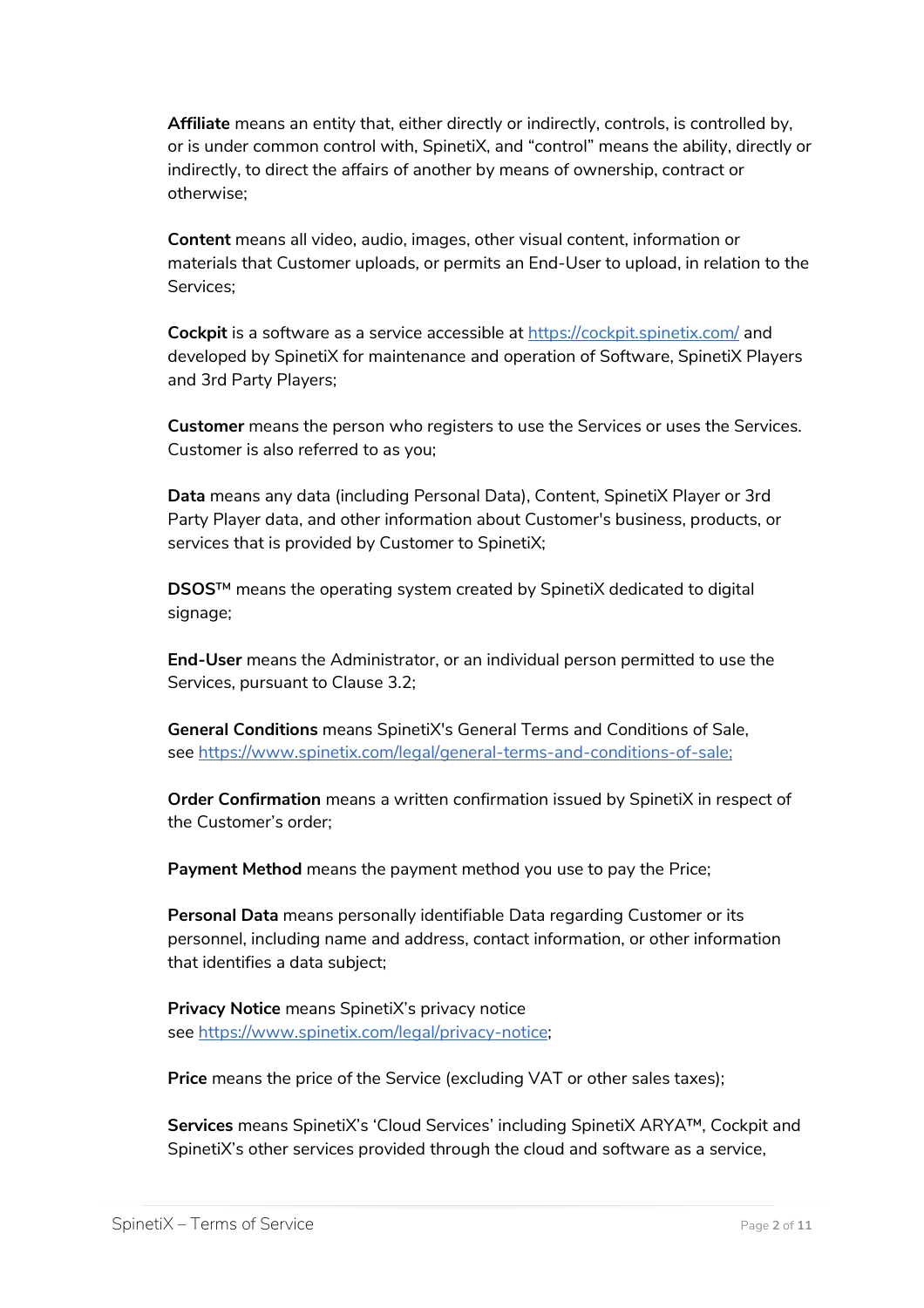including any free version or trial version of the Services, provided through our Websites;

**SpinetiX** means SpinetiX SA and/or its Affiliates;

**SpinetiX ARYA**™ is a software as a service accessible at [https://arya.spinetix.cloud](https://arya.spinetix.cloud/) that combines both content management and content distribution for digital signage applications;

**SpinetiX Player** means a digital signage player manufactured by SpinetiX and powered by DSOS™;

**Software** means (i) software activated on an authorized desktop personal computer or other platform, (ii) firmware, operating system software and software that is subsequently activated on a SpinetiX Player, or a 3rd Party Player and (iii) Widgets;

**Subscription Period** means the period for which Services are provided as specified in the Order Confirmation issued by SpinetiX;

**3rd Party Player** means a digital signage player manufactured by authorized 3rd parties and that is certified by SpinetiX to be compatible with DSOS™;

Website means (i) SpinetiX's website [www.spinetix.com](https://www.spinetix.com/) in respect of the legal documents referred to in these Terms and also for the purpose of giving notices under these Terms, and (ii) the registration and administrative interfaces for SpinetiX Players, Software and Services provided by SpinetiX for use by Customers and permitted end-End-Users; and

**Widgets** mean simple software in a script format that may be used to dynamically auto-update live data, including data from third parties, displayed on SpinetiX Players and 3rd Party Players.

# **3. Registration**

3.1 To use the Services, you must (i) register an account via the Website, (ii) specify an Administrator by providing their name and a valid email address, (iii) for paid Services, specify one or more valid Payment Methods, (iv) order the Services, and (v) register in your account each Software license, SpinetiX Player or 3rd Party Player for which you wish to obtain Services.

3.2 Once you register an account, certain Services allow your Administrator to invite additional End-Users (up to specified limits) to use the Services by providing SpinetiX with the End-User's name and email address. You are responsible for such End-Users use of the Services.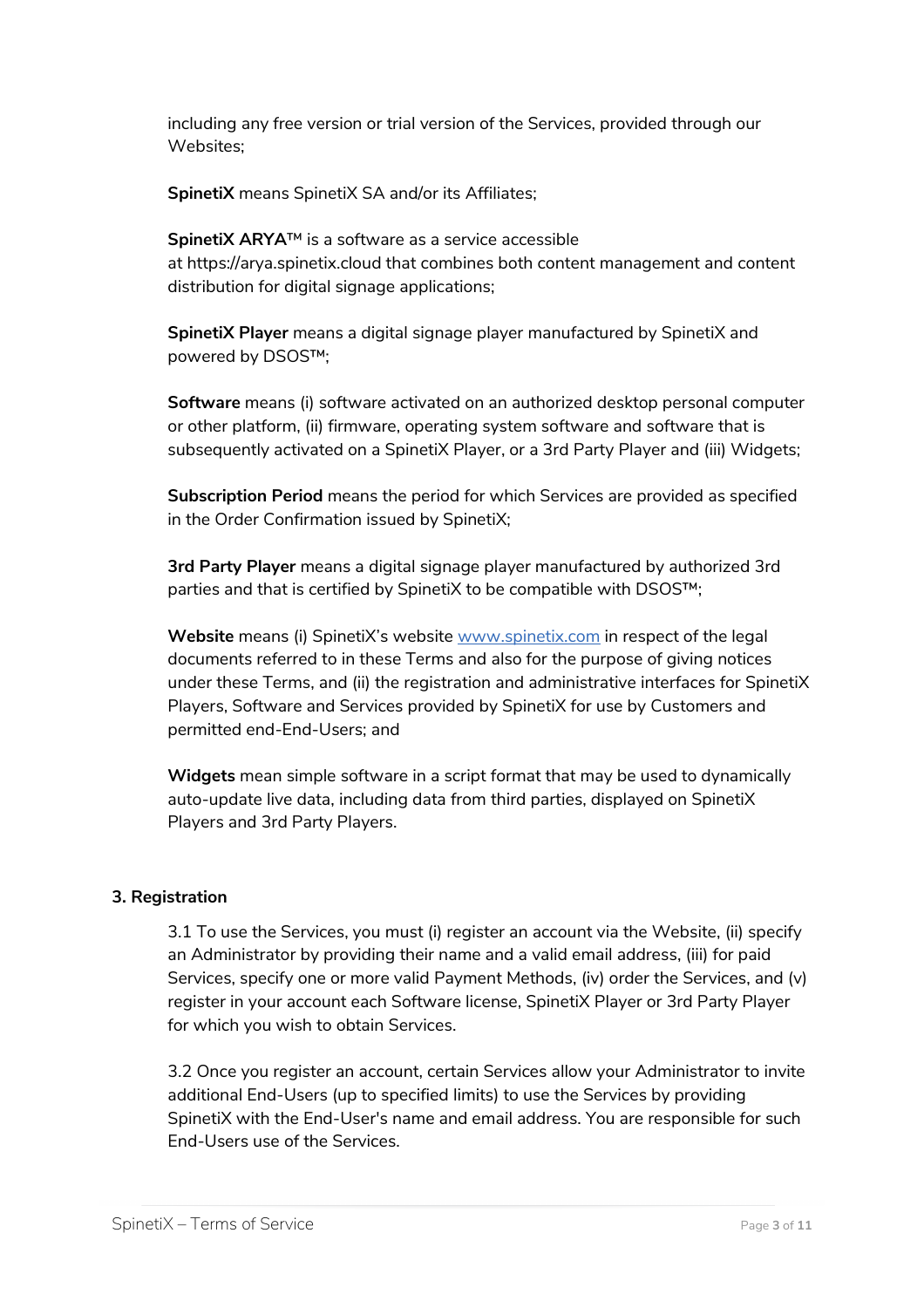3.3 Each End-User will be provided with a unique identifier to access and use the Services. You shall use reasonable efforts to ensure that each unique identifier is only used by the End-User to which it is allocated, and is not shared with other End-Users.

3.4 You shall ensure that End-Users comply with these Terms. You are liable for End-Users' use of the Services and their compliance with these Terms.

3.5 The account information you provide must be complete, up-to-date and accurate. If you fail to provide this, or you provide incomplete, false or misleading information, you and all End-Users are not permitted to use the Services, and we may at any time, and at our sole discretion, terminate your account and/or block your use, and that of End-Users, of the Services without prior notice.

3.6 You are responsible for all activities under your account regardless of whether the activities are authorized or undertaken by you, an End-User, any additional End-Users, your employee or a third party. SpinetiX is not responsible for unauthorized access to your account. You agree to:

(a) keep your account information and password safe and secure;

(b) use reasonable efforts to prevent any unauthorized access to, or use of, your account or the Services;

(c) notify SpinetiX immediately if you become aware of any unauthorized use or access of your account; and

(d) ensure End-Users comply with the above.

# **4. Services/Subscriptions**

4.1 Following your order for a Service, you will receive an Order Confirmation from SpinetiX which describes the Services you have ordered, your subscription start date, your Payment Methods and billing dates and any applicable limitations.

4.2 Your subscription to the Services begins when the Services are accessible through your account.

4.3 The minimum Subscription Period is one month, and all Subscription Periods are measured in monthly intervals, e.g. a 12-month subscription, or a 24-month subscription, from the date you first subscribed.

4.4 All Services shall automatically renew for periods equal to the initial Subscription Period unless you cancel or modify your subscription before the end of the current Subscription Period. You will be given reasonable advance notice that your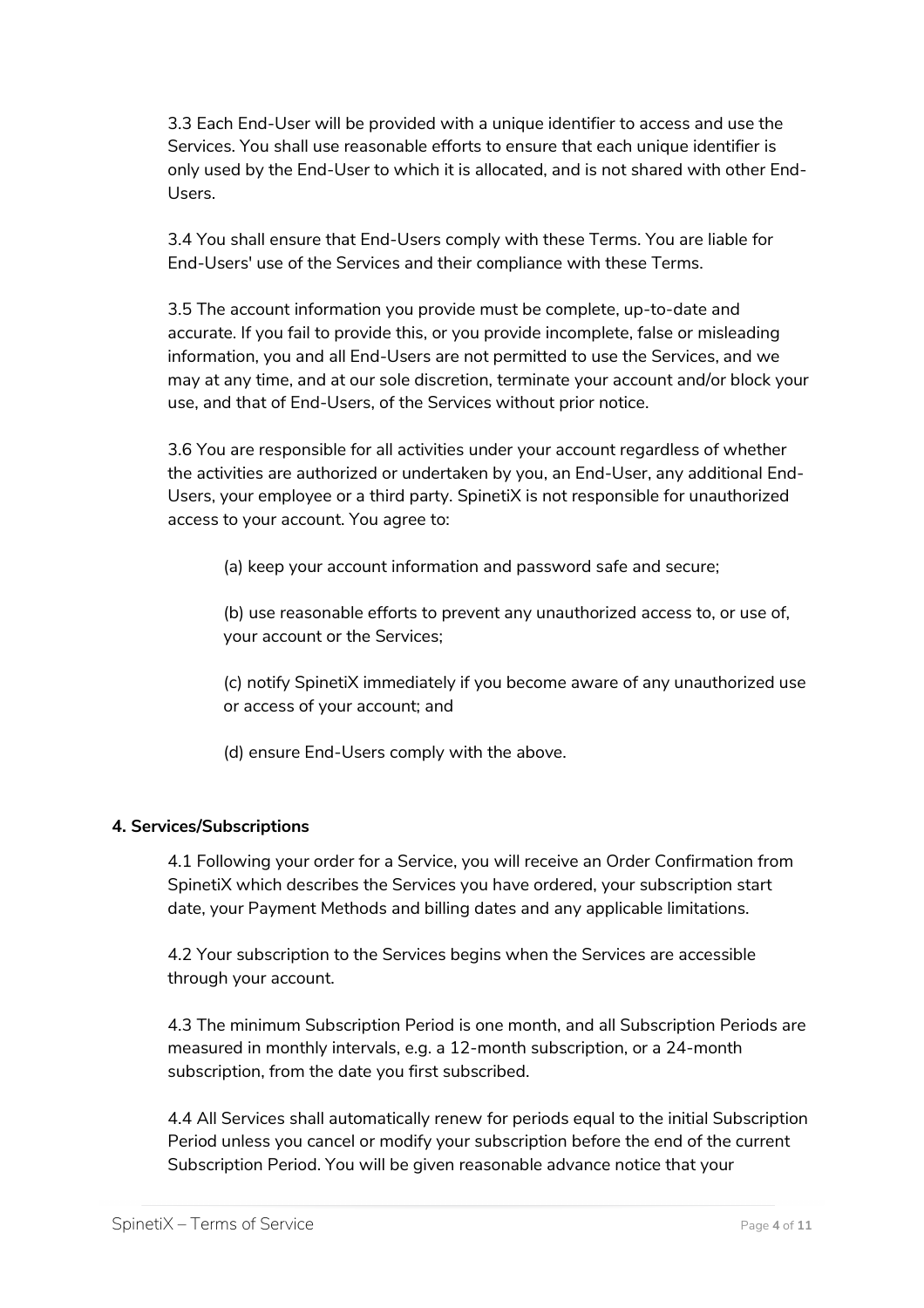subscription is due for renewal and you will have the option to cancel the renewal of your subscription.

4.5 If you cancel your subscription your right to use the Service will terminate at the end of the then current Subscription Period. You will not be entitled to a refund or credit for any amounts paid for the Subscription Period.

4.6 If you decide to upgrade your Service including activating additional features in Software in a SpinetiX Player or a 3rd Party Player, then your upgraded subscription will begin on the same day in the month of the upgrade as the day of the month in which you first subscribed, and will continue until the end of the current Subscription Period. You must pay the full amount payable for the upgraded Service until the end of the Subscription Period. Your upgraded Service automatically renews in accordance with Clause 4.4.

4.7 Subject to these Terms, you are granted a worldwide, non-exclusive, nonassignable, non-transferable, revocable and limited right to use and access the Services for the Subscription Period as described in the Order Confirmation. This right is non-transferable.

4.8 Certain Services require payment and if you fail to pay the Price when due then your right to use the Services automatically terminates.

#### **5. Use of the Services/Restrictions**

5.1 Your use of the Services is subject to applicable law which you must comply with when using the Services. You agree not to permit any End-Users to access the Services in a country where the use of the Services is illegal or prohibited:

(a) under applicable law; or

(b) due to the country being subject to an embargo or sanctions imposed by the USA, the UK, the European Union or Switzerland.

#### 5.2 You agree:

(a) not to misuse the Services;

(b) to access the Services only via the Website;

(c) not to transmit any viruses or any code of a destructive or malicious nature through your use of the Services;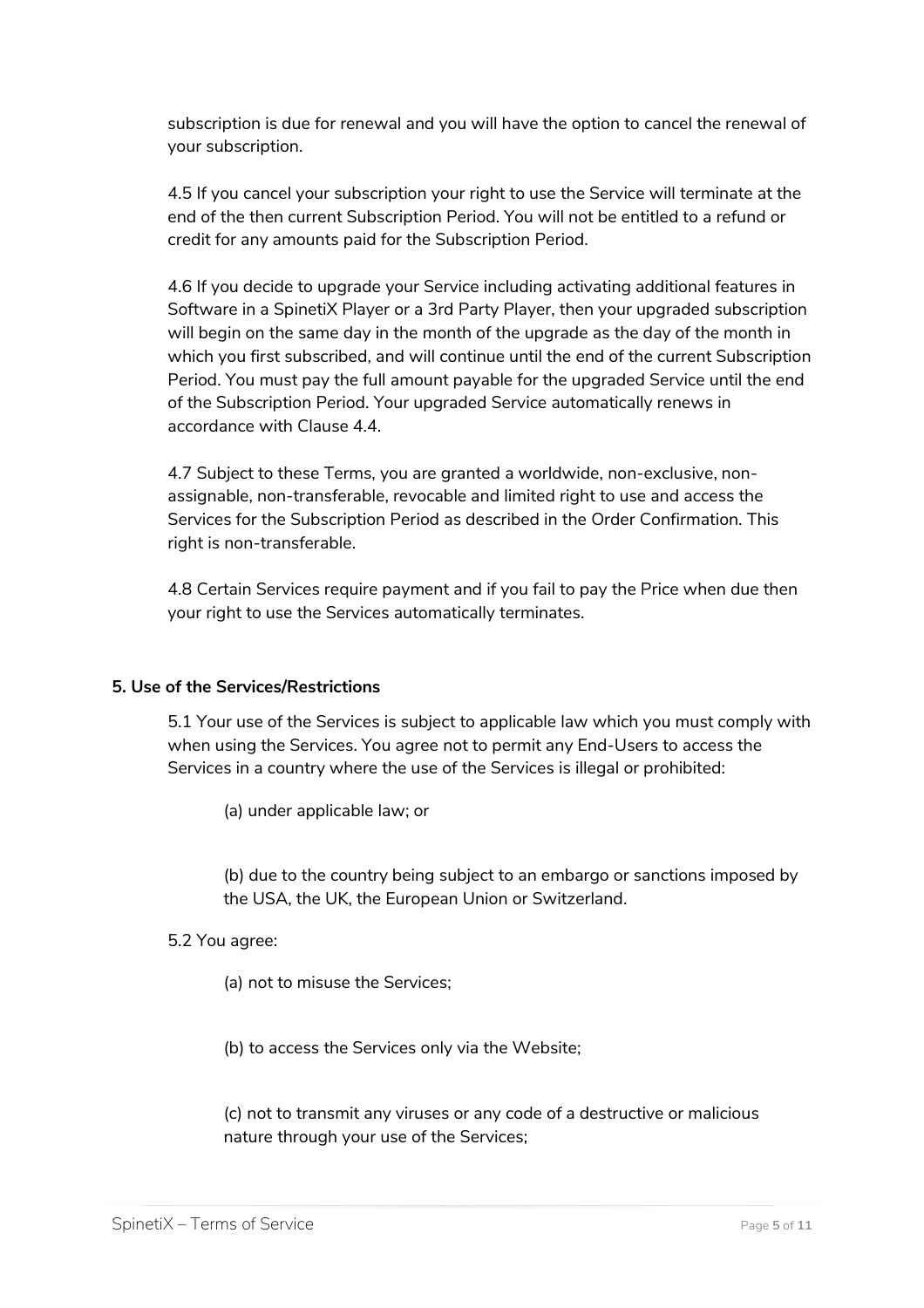(d) not to permit the Services to be used for unsolicited bulk emails or spam;

(e) not to use the Services for any unlawful, harmful, discriminatory, threatening, defamatory, obscene, infringing, harassing or racially or ethnically offensive activity;

(f) not to copy or resell the Services, or any portion of the Services, including the HTML or any visual design elements, other than (i) for your own internal business purposes and for any design purpose permitted by the Services, or (ii) where you are an authorized reseller of the Services, where permitted pursuant to a separate agreement in writing with SpinetiX for this purpose;

(g) not to modify, reverse engineer, decompile, disassemble, create derivative works based in whole or any part of, the Software, decipher , or adapt or otherwise tamper with, the Software, unless this restriction is prohibited by applicable law or these activities are permitted by the terms governing use of any open-sourced components; and

(h) not to modify any other website to falsely or misleadingly imply that it is associated with the Services.

5.3 You agree that except for the non-exclusive right given under Clause 4.7, all ownership, licenses, intellectual property rights and other rights and interests in and to the Services shall remain solely with SpinetiX.

5.4 You agree that you will cooperate fully with SpinetiX and applicable third parties in investigations of violations of systems, network security at other sites and take down orders, including:

(a) cooperating with law enforcement authorities in investigating suspected criminal violations; and

(b) in respect of any take down orders of Content from law enforcement authorities or third-party application owners.

5.5 If you improperly or excessively use the Services, or your use of the Services may pose a security risk to our systems or any third party, SpinetiX may limit your throughput, prevent or limit your use of the Services through specific ports or communication channels, or suspend or terminate your use of the Services. SpinetiX reserves the right to apply limits to the Services in terms of bandwidth or storage and may charge additional fees for usage beyond these limits. If we suspend your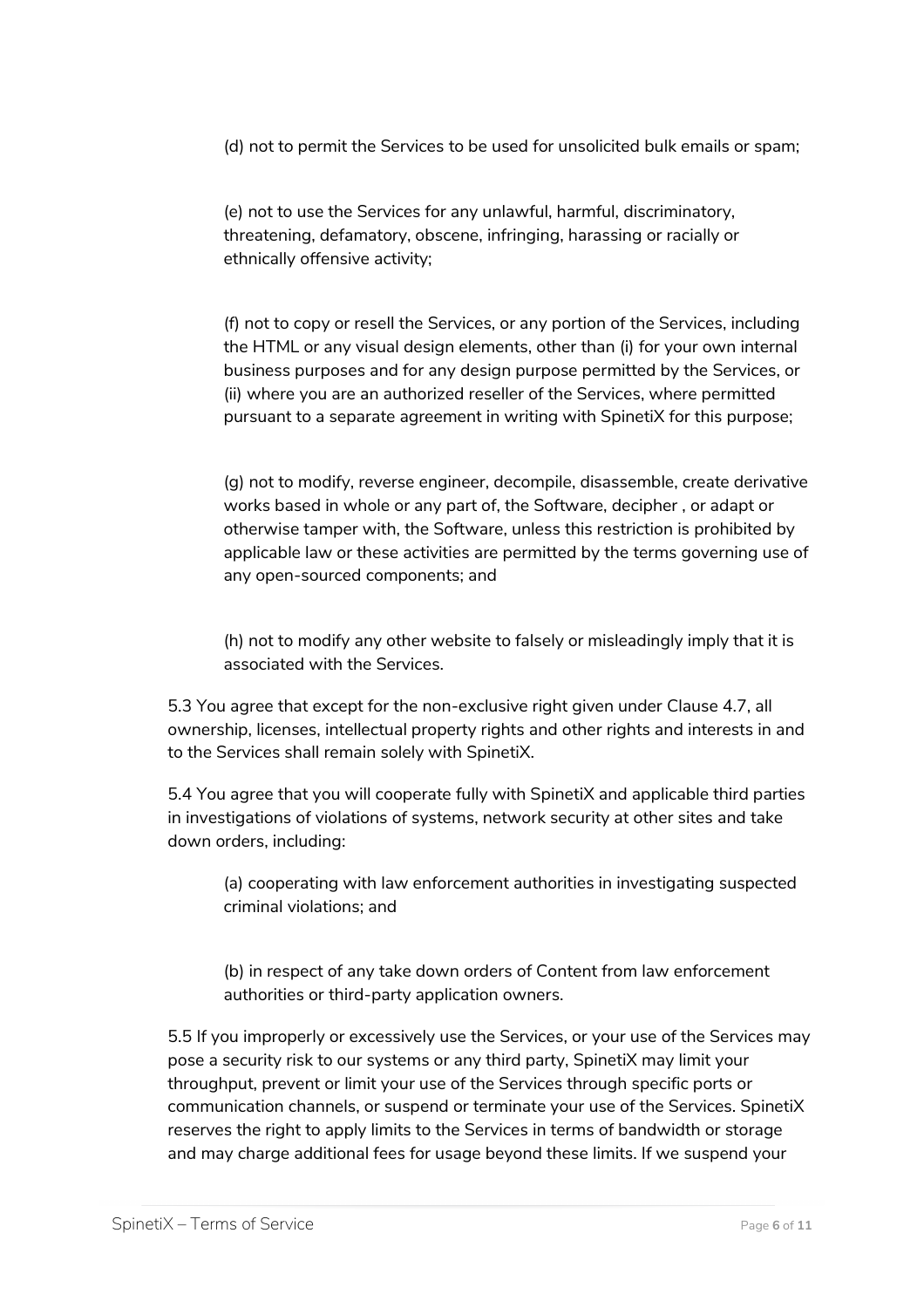use of the Services, you remain liable for all fees and charges you incur during your suspension and you will not be entitled to any credits for the period of suspension.

## **6. Changes to the Services/Free Trials**

6.1 You agree that SpinetiX may, in its sole discretion, modify, limit, or discontinue various Services for any reason. If SpinetiX does so it will use reasonable efforts to notify you.

6.2 We may provide you with free trials or free versions of certain of our Services, however we reserve the right upon reasonable notice to cancel, modify or charge for further use of the Service in question.

## **7. Termination**

7.1 You may terminate your subscription to the Services at any time by your Administrator accessing the administrative interface of the Website for the Services and terminating the Services, or through your Administrator calling SpinetiX's support team and directing them to terminate the Service.

7.2 We may terminate your subscription to the Services if you misuse the Services by giving you at least 14 days' notice. Prior to any such termination we may suspend your use of the Services and we will use reasonable efforts to notify you of such suspension.

7.3 Either party may terminate the subscription for Services:

(a) for cause if the other party is in material breach of these Terms and the material breach remains uncured for a period of 14 days from receipt of notice by the other party; or

(b) if the other party becomes insolvent, or becomes unable to pay its debts when they fall due.

7.4 If we terminate your subscription to the Services without cause or you lawfully terminate it for cause pursuant to Clause 7.3, then you will be entitled to a refund for the remainder of the Subscription Period. You will not be entitled to a refund for the remainder of the Subscription Period if we terminate your subscription for cause pursuant to Clause 7.3.

7.5 Upon termination of the Services:

(a) you must immediately pay all amounts due;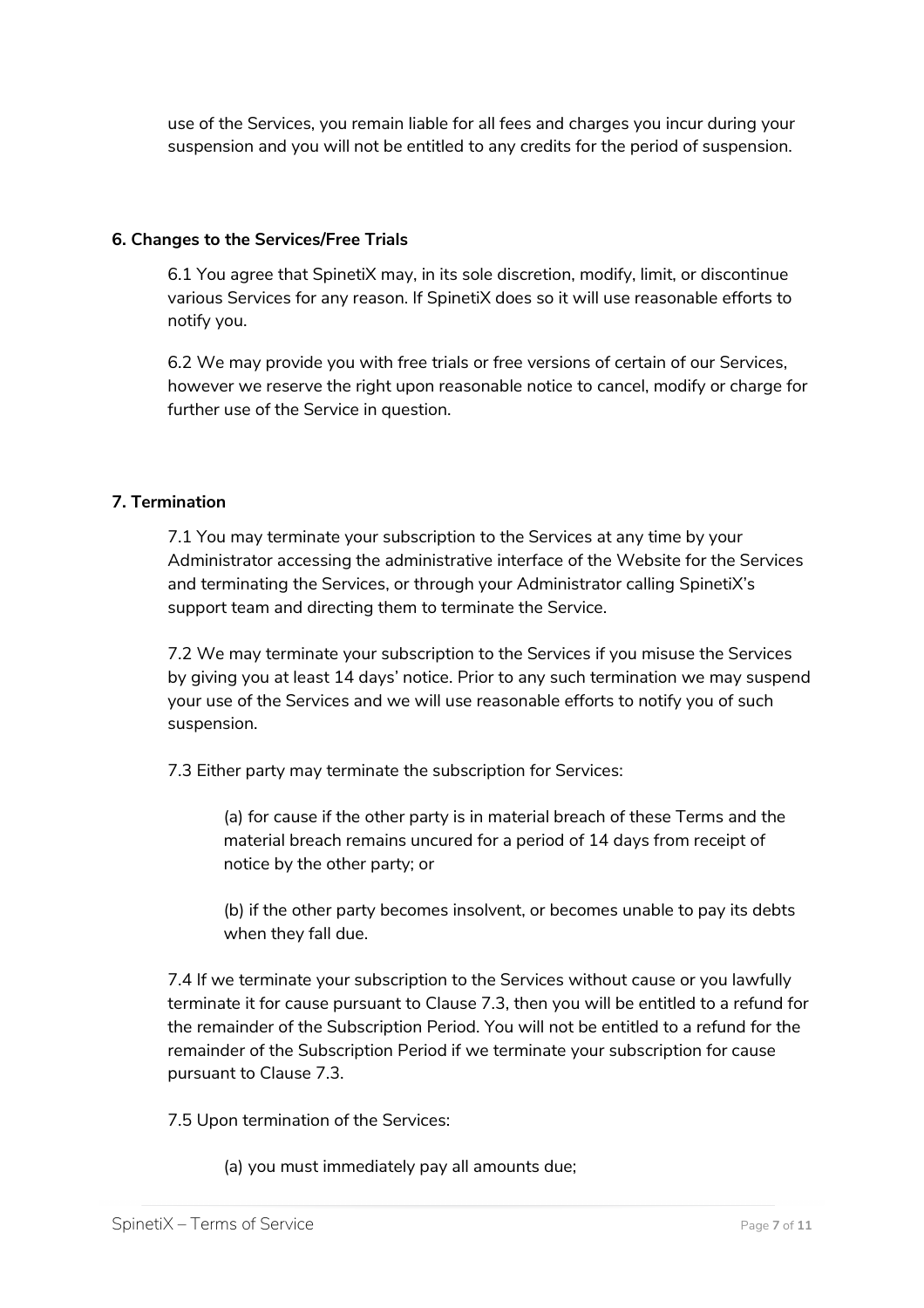(b) subject to Clause 7.5(c), all your rights under these Terms, your subscriptions and your right to use the Services shall immediately terminate;

(c) you may retrieve and/or remove your Content and other Data from the Services within 30 days following the termination date;

(d) 30 days following the termination of the Services, we reserve the right to remove and/or delete your Content and other Data. SpinetiX will not be liable to you for the removal and/or deletion of your Content in accordance with this Clause; and

(e) we will close your account.

#### **8. Content**

8.1 If you, or an End-User, use the Services to create or distribute Content, you are solely responsible to ensure that such Content and its use complies with applicable law, including laws relating to data protection, privacy, obscenity and export laws worldwide.

8.2 We do not review or pre-screen Content and are not responsible for Content published by you or End-Users. However, we reserve the right if we are informed or become aware that Content is, or is alleged to be, objectionable or contrary to these Terms, to determine whether Content is appropriate and in compliance with these Terms, and in such cases, we may pre-screen, move, refuse, modify and/or remove Content at any time, without prior notice and in our sole discretion.

8.3 All Content stored and processed through the Services is the property of the applicable Content owner and may be protected by copyright law and other intellectual property rights. Customer must ensure that it has the right to use the Content for the Services.

8.4 Where Content is provided through a third-party application provider, your use of such application and/or access to Content through it may be subject to additional terms of use of the application provider. You are responsible to ensure that you comply with all such terms of use as applicable. These Terms give you no rights to use third party applications and/or to access Content through them.

#### **9. Support**

Support for the Services is described in Schedule 1. SpinetiX may change the support for the Services by giving you not less than 21 days written notice which shall immediately replace or supersede the then current Schedule 1.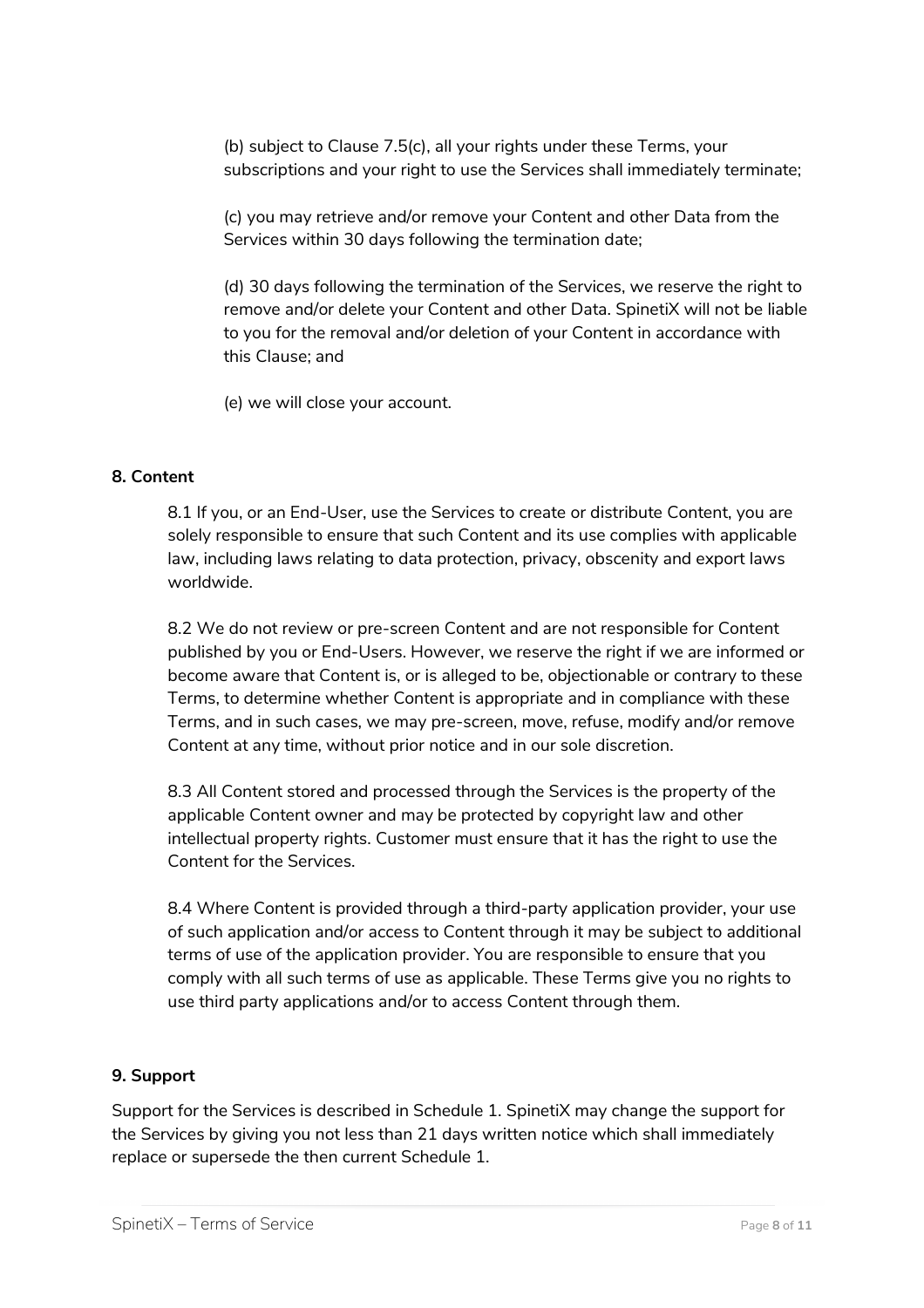## **10. Security; Use of Your Data and Personal Data; Data Protection**

Your rights and obligations are described in Clause 15 of our General Conditions, see [https://www.spinetix.com/legal/general-terms-and-conditions-of-sale,](https://www.spinetix.com/legal/general-terms-and-conditions-of-sale) and our Privacy Notice, see [https://www.spinetix.com/legal/privacy-policy.](https://www.spinetix.com/legal/privacy-policy)

#### **11. Price/Payment Method**

11.1 To use a Service, you must pay the Price applicable to that Service.

11.2 We may suspend or terminate your right to use the Services if you do not pay the Price in full and on time.

11.3 You will be charged to your Payment Method on the specific billing date indicated in the Order Confirmation. The length of your billing cycle will depend on the Subscription Period for the Service. In some cases your payment date may change, for example if your Payment Method has not successfully settled or if your subscription began on a day not contained in a given month.

11.4 You authorize SpinetiX to charge any of the Payment Methods associated to your subscription in case your primary Payment Method is declined or no longer available to SpinetiX for payment of your subscription fee. You remain responsible for any uncollected amounts. If a payment is not successfully settled, due to expiration, insufficient funds, or otherwise, and you do not cancel your subscription, we may suspend your access to the Services until we have successfully charged a valid Payment Method. For some Payment Methods, the card issuer may charge you certain fees, such as foreign transaction fees or other fees relating to the processing of your Payment Method. Local tax and bank charges may vary depending on the Payment Method used. You should check with your Payment Method service provider for details.

11.5 You can update your Payment Methods by going to your account on our Website. However, in cases where the only approved Payment Method is bank transfer, you will not be able to update this. We may also update your Payment Methods using information provided by the payment service providers.

11.6 On termination of the Services any amounts outstanding become due and payable immediately.

#### **12. Limitation of Liability**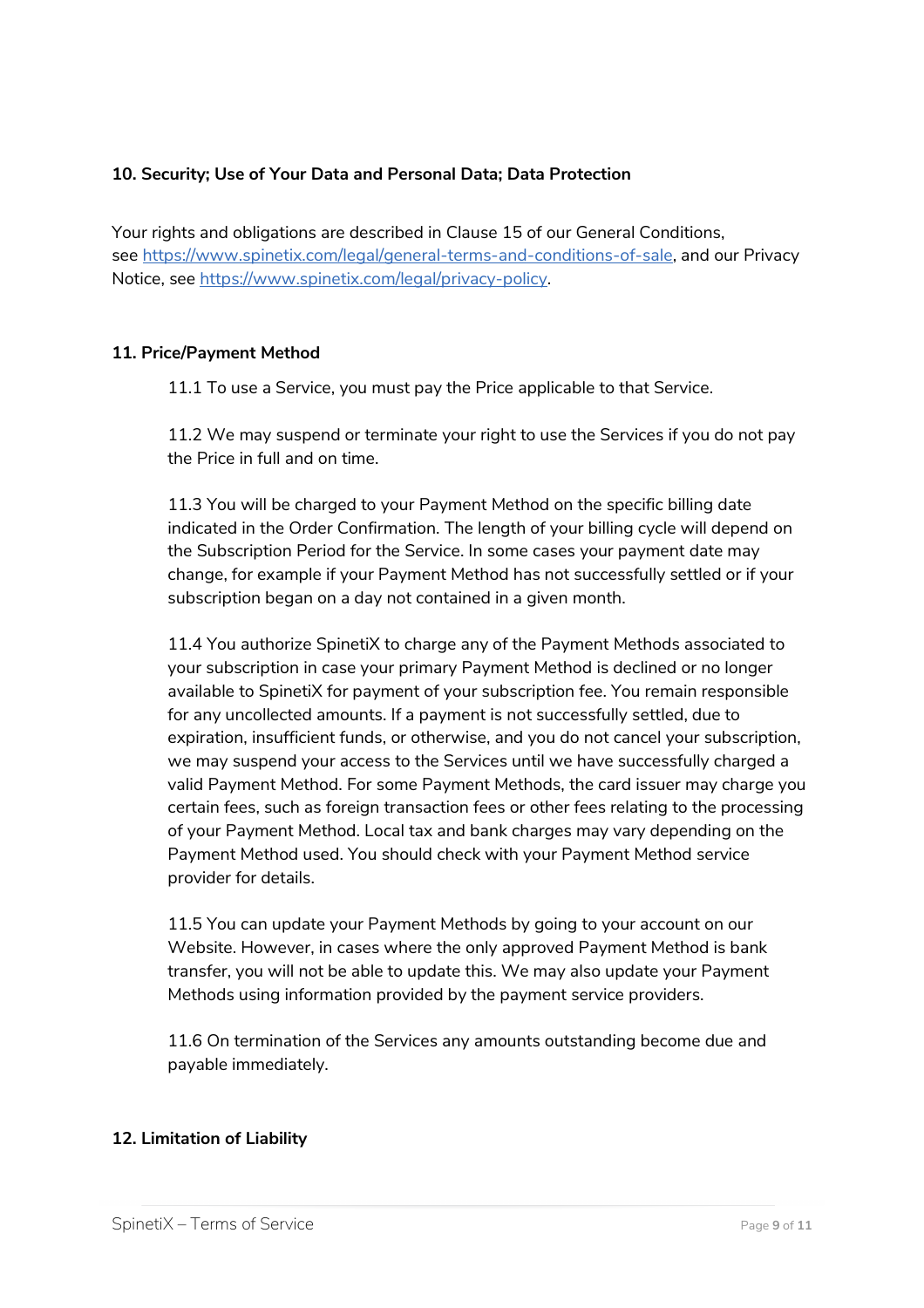12.1 WE ACCEPT NO LIABILITY FOR ANY DOWNTIME OR UNAVAILABILITY OF THE SERVICES, however we will use reasonable efforts to maximise the availability of the Services within our reasonable control. Availability is dependent on factors beyond our control, including bandwidth, data storage and other limitations including those of our service providers which we use to provide the Services. We will use reasonable efforts to tell you when the Services are not available including for routine and unscheduled maintenance. For any unexpected downtime or for things beyond our reasonable control we will tell you what happened and keep you informed of any important updates.

12.2 Please note that the General Conditions contain limitations and exclusions of liability which apply to these Terms, including those specified in Clauses 7, 8 and 9 of the General Conditions [https://www.spinetix.com/legal/general-terms-and](https://www.spinetix.com/legal/general-terms-and-conditions-of-sale)[conditions-of-sale.](https://www.spinetix.com/legal/general-terms-and-conditions-of-sale)

12.3 Subject to (i) the limitations and exclusions of liability contained in the General Conditions and elsewhere in these Terms, and (ii) your right to a refund pursuant to Clause 7.4, SpinetiX's total aggregate liability in tort (including negligence or breach of statutory duty), contract, misrepresentation, restitution or otherwise for any loss of profits, sales, revenues or savings, loss of business, depletion of goodwill and/or similar losses or loss or corruption of data or information, or pure economic loss, or for any special, indirect or consequential loss, costs, damages, charges or expenses however caused, arising in connection with the performance or contemplated performance of these Terms and any Service shall be limited to the Price paid for the Service which is the subject of the claim during the 3 months immediately preceding the date on which the claim arose.

12.4 If you are unable to access the Services due to the fault of SpinetiX for more than 1 month in aggregate during any calendar year then SpinetiX will extend the current Subscription Period for the period of non-usage up to a maximum of 3 months.

#### **13. General**

13.1SpinetiX may give notices under these Terms via its Website, by email or otherwise in writing.

13.2 Subject to Clause 13.3, these Terms shall be governed by the laws of Switzerland without regard to its conflict of laws provisions. You irrevocably agree to the exclusive jurisdiction of the courts of Lausanne, Switzerland for the adjudication of any disputes arising under these Terms.

13.3 If you are a consumer under consumer protection legislation you may be entitled under applicable law to have adjudicated any consumer protection related disputes in your country of usual residence.